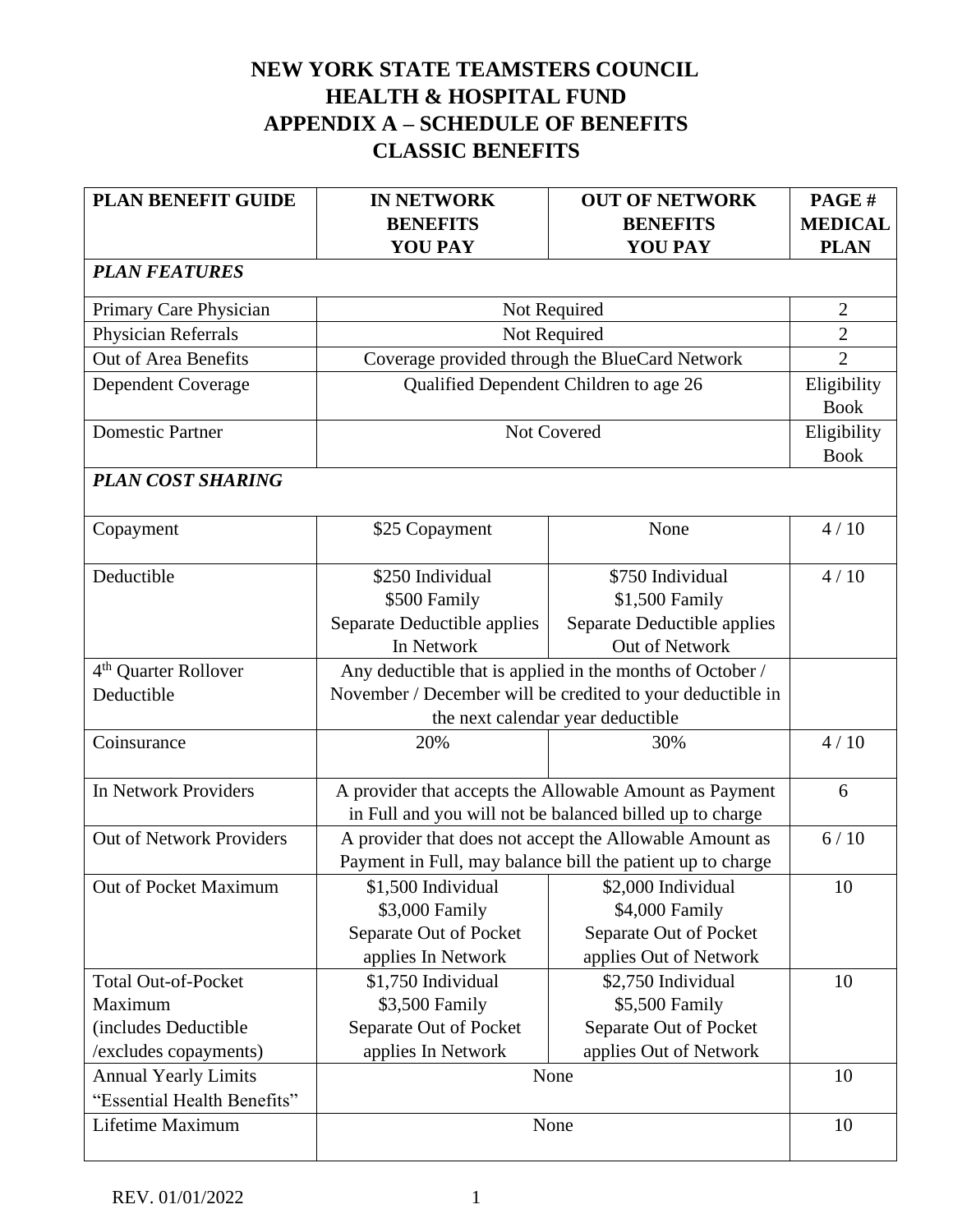| <b>PHYSICIAN / PROFESSIONAL SERVICES</b> |                |                                           |    |
|------------------------------------------|----------------|-------------------------------------------|----|
| Diagnostic Office Visits                 | \$25 Copayment | Deductible / Coinsurance<br>Balance after | 22 |
|                                          |                | Allowable Amount                          |    |

| <b>PLAN BENEFIT GUIDE</b>       | <b>IN NETWORK</b>        | <b>OUT OF NETWORK</b>    | PAGE#          |
|---------------------------------|--------------------------|--------------------------|----------------|
|                                 | <b>BENEFITS</b>          | <b>BENEFITS</b>          | <b>MEDICAL</b> |
|                                 | <b>YOU PAY</b>           | <b>YOU PAY</b>           | <b>PLAN</b>    |
| Routine Physical Exam -         | Covered in Full          | Deductible / Coinsurance | 22             |
| Adult age 19 and older /        |                          | <b>Balance</b> after     |                |
| 1 per calendar year             |                          | <b>Allowable Amount</b>  |                |
| <b>Routine GYN Exam</b>         | Covered in Full          | Deductible / Coinsurance | 21             |
|                                 |                          | <b>Balance</b> after     |                |
|                                 |                          | <b>Allowable Amount</b>  |                |
| $Adults -$                      | Covered in Full          | Deductible / Coinsurance | 21             |
| <b>Preventive Care Benefits</b> |                          | <b>Balance</b> after     |                |
| *See Below for Details          |                          | <b>Allowable Amount</b>  |                |
| Pregnant Women -                | Covered in Full          | Deductible / Coinsurance | 20             |
| <b>Preventive Care Benefits</b> |                          | <b>Balance</b> after     |                |
| *See Below for Details          |                          | <b>Allowable Amount</b>  |                |
| Newborns and Children -         | Covered in Full          | Deductible / Coinsurance | 21             |
| <b>Preventive Care Benefits</b> |                          | <b>Balance</b> after     |                |
| *See Below for Details          |                          | <b>Allowable Amount</b>  |                |
| Well Child Visits and           | Covered in Full          | Deductible / Coinsurance | 22             |
| Immunizations                   |                          | <b>Balance</b> after     |                |
| $-$ up to age 18                |                          | <b>Allowable Amount</b>  |                |
| Diagnostic Imaging - X-         | Deductible / Coinsurance | Deductible / Coinsurance | 23             |
| rays/ Ultrasounds / CAT         |                          | <b>Balance</b> after     |                |
| Scans / PET Scans / MRI         |                          | <b>Allowable Amount</b>  |                |
| Diagnostic Laboratory and       | Deductible / Coinsurance | Deductible / Coinsurance | 22             |
| Pathology                       |                          | <b>Balance</b> after     |                |
|                                 |                          | <b>Allowable Amount</b>  |                |
| Chemotherapy                    | Deductible / Coinsurance | Deductible / Coinsurance | 23             |
|                                 |                          | <b>Balance</b> after     |                |
|                                 |                          | <b>Allowable Amount</b>  |                |
| <b>Radiation Therapy</b>        | Deductible / Coinsurance | Deductible / Coinsurance | 23             |
|                                 |                          | <b>Balance</b> after     |                |
|                                 |                          | <b>Allowable Amount</b>  |                |
| <b>Kidney Dialysis</b>          | Deductible / Coinsurance | Deductible / Coinsurance | 23             |
|                                 |                          | <b>Balance</b> after     |                |
|                                 |                          | <b>Allowable Amount</b>  |                |
| <b>Allergy Testing</b>          | \$25 Copayment           | Deductible / Coinsurance | 23             |
|                                 |                          | <b>Balance</b> after     |                |
|                                 |                          | Allowable Amount         |                |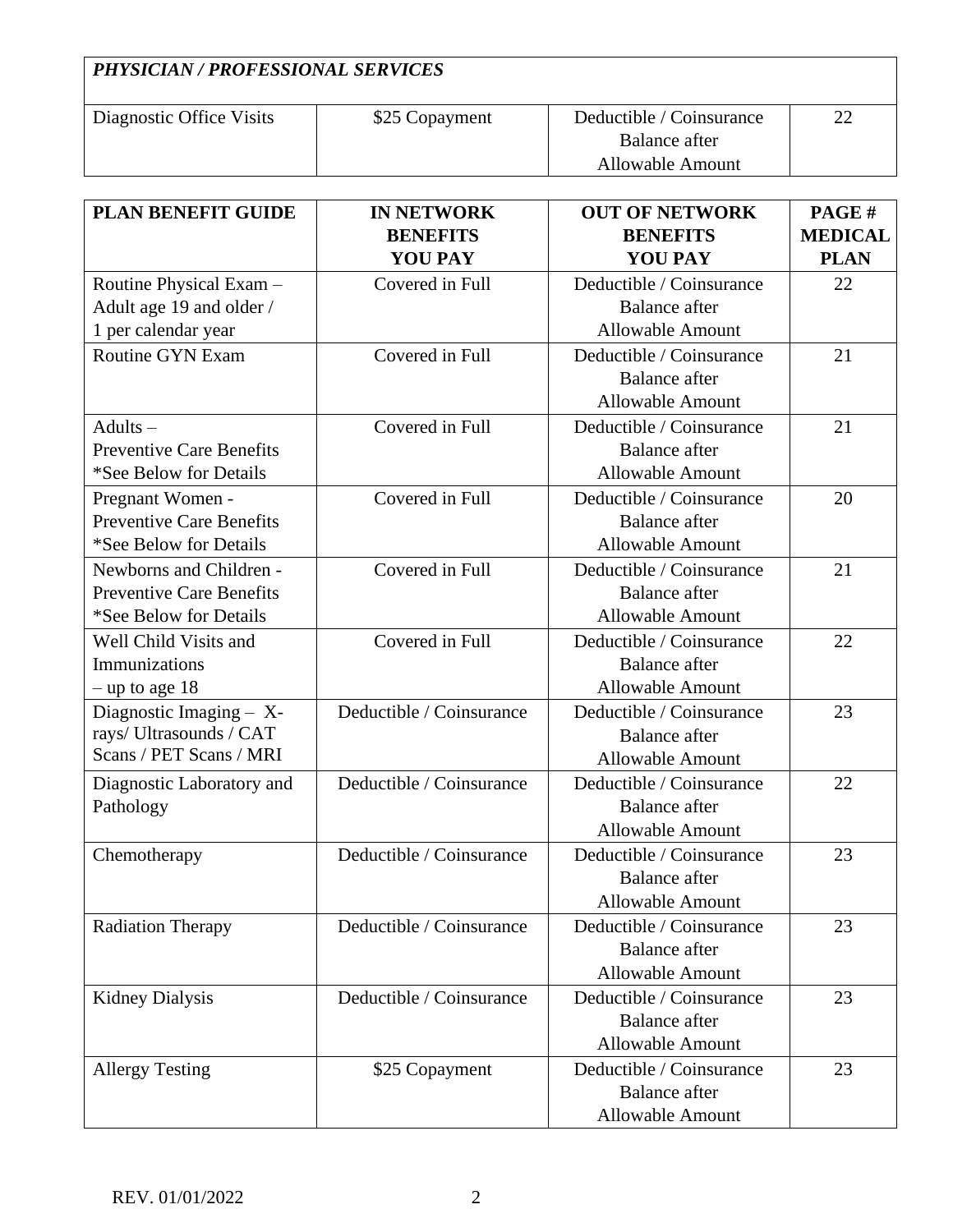| Allergy Injections & Serum        | \$25 Copayment | Deductible / Coinsurance | 23 |
|-----------------------------------|----------------|--------------------------|----|
|                                   |                | Balance after            |    |
|                                   |                | Allowable Amount         |    |
| Chiropractic                      | \$25 Copayment | Deductible / Coinsurance | 23 |
| 20 visits per calendar year       |                | Balance after            |    |
|                                   |                | <b>Allowable Amount</b>  |    |
| Diagnostic Vision $&$             | \$25 Copayment | Deductible / Coinsurance | 22 |
| <b>Hearing Examination</b>        |                | Balance after            |    |
|                                   |                | <b>Allowable Amount</b>  |    |
| <b>Routine Hearing</b>            | \$25 Copayment | Deductible / Coinsurance | 22 |
| <b>Examination and Evaluation</b> |                | Balance after            |    |
| - Once every calendar year        |                | <b>Allowable Amount</b>  |    |

| PLAN BENEFIT GUIDE                    | <b>IN NETWORK</b><br><b>BENEFITS</b><br><b>YOU PAY</b> | <b>OUT OF NETWORK</b><br><b>BENEFITS</b><br><b>YOU PAY</b>                  | PAGE#<br><b>MEDICAL</b><br><b>PLAN</b> |
|---------------------------------------|--------------------------------------------------------|-----------------------------------------------------------------------------|----------------------------------------|
| <b>Diabetes Education</b>             | \$25 Copayment                                         | Deductible / Coinsurance<br><b>Balance</b> after<br><b>Allowable Amount</b> | 24/25                                  |
| <b>Surgical Care</b>                  | \$25 Copayment                                         | Deductible / Coinsurance<br><b>Balance</b> after<br><b>Allowable Amount</b> | 18                                     |
| Second Medical / Surgical<br>Opinion  | \$25 Copayment                                         | Deductible / Coinsurance<br><b>Balance</b> after<br><b>Allowable Amount</b> | 19/20                                  |
| <b>Office Consultation</b>            | \$25 Copayment                                         | Deductible / Coinsurance<br><b>Balance after Allow. Amount</b>              | 23                                     |
| Injectable Drug-<br>Physicians Office | \$25 Copayment                                         | Deductible / Coinsurance<br><b>Balance</b> after<br><b>Allowable Amount</b> | 24                                     |
| <b>INPATIENT HOSPITAL SERVICES</b>    |                                                        |                                                                             |                                        |
| Hospital Benefits **                  | Deductible / Coinsurance                               | Deductible / Coinsurance<br><b>Balance</b> after<br><b>Allowable Amount</b> | 5/11                                   |
| Physician Visits in the<br>Hospital   | \$25 Copayment                                         | Deductible / Coinsurance<br><b>Balance</b> after<br><b>Allowable Amount</b> | 21                                     |
| <b>Surgical Care</b>                  | Deductible / Coinsurance                               | Deductible / Coinsurance<br><b>Balance</b> after<br><b>Allowable Amount</b> | 19                                     |
| Anesthesia                            | Deductible / Coinsurance                               | Deductible / Coinsurance                                                    | 19/20                                  |
| <b>Inpatient Consultation</b>         | \$25 Copayment                                         | Deductible / Coinsurance                                                    | 23                                     |

Balance after Allowable Amount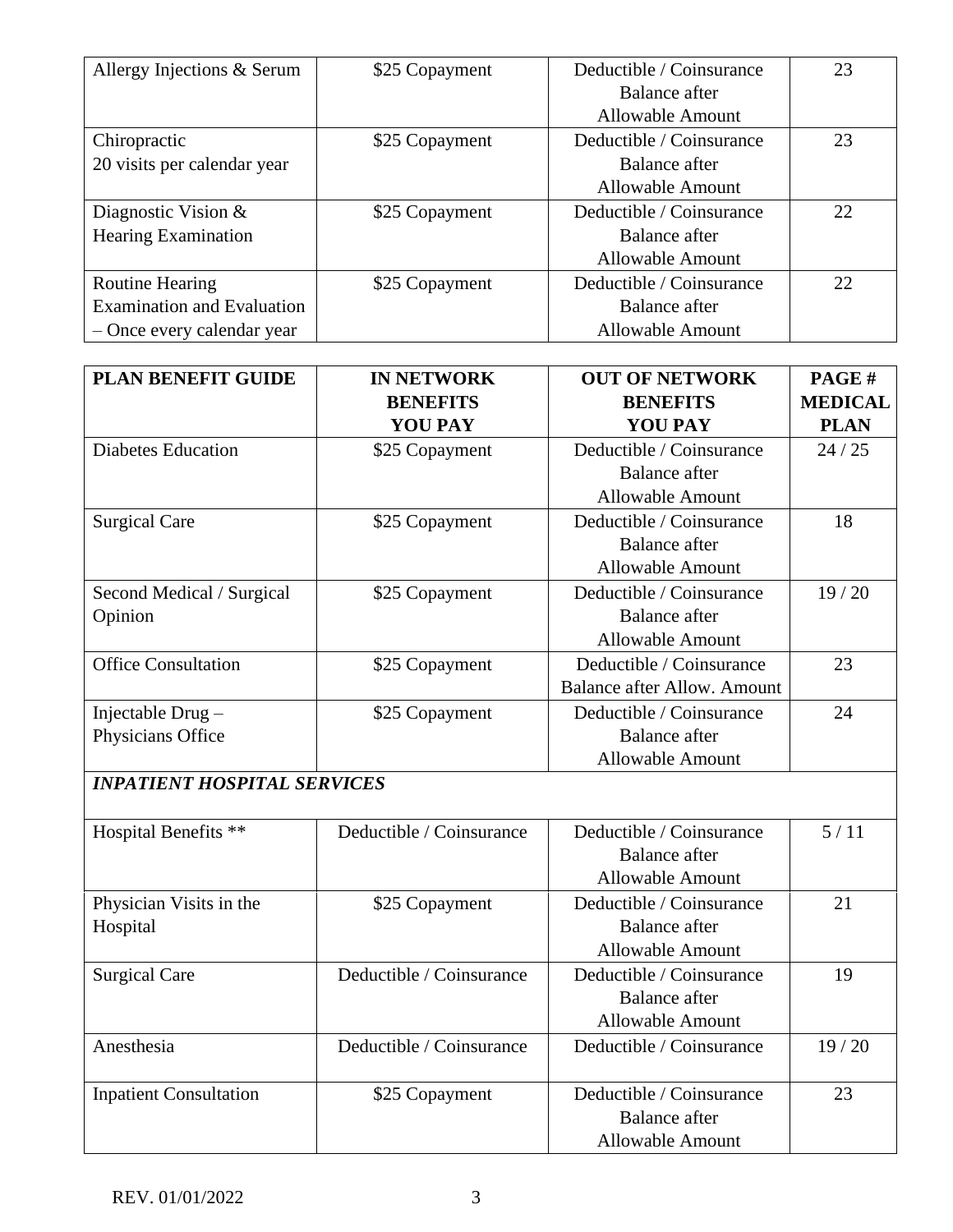| <b>MATERNITY SERVICES</b>                                                                                                                      |                          |                                                                      |       |
|------------------------------------------------------------------------------------------------------------------------------------------------|--------------------------|----------------------------------------------------------------------|-------|
| <b>Inpatient Maternity Care **</b><br>(Facility)<br>(Eligible Member / Spouse /<br>Dependent Covered)                                          | Deductible / Coinsurance | Deductible / Coinsurance<br>Balance after<br><b>Allowable Amount</b> | 13/21 |
| Maternity Care-Prenatal and<br>Postpartum Care -<br>(Physician)<br>(Eligible Member and<br>Spouse ONLY-No Benefits<br>for eligible Dependents) | Deductible / Coinsurance | Deductible / Coinsurance<br>Balance after<br><b>Allowable Amount</b> | 20    |
| Newborn Nursery Care<br>(Facility & Physician)                                                                                                 | Deductible / Coinsurance | Deductible / Coinsurance<br>Balance after<br><b>Allowable Amount</b> | 13/20 |

| <b>PLAN BENEFIT GUIDE</b>                                                       | <b>IN NETWORK</b><br><b>BENEFITS</b><br><b>YOU PAY</b> | <b>OUT OF NETWORK</b><br><b>BENEFITS</b><br><b>YOU PAY</b>                  | PAGE#<br><b>MEDICAL</b><br><b>PLAN</b> |
|---------------------------------------------------------------------------------|--------------------------------------------------------|-----------------------------------------------------------------------------|----------------------------------------|
| <b>OUTPATIENT HOSPITAL SERVICES</b>                                             |                                                        |                                                                             |                                        |
| Diagnostic Imaging $- X$ -<br>rays/Ultrasounds / CAT<br>Scans / PET Scans / MRI | Deductible / Coinsurance                               | Deductible / Coinsurance<br><b>Balance</b> after<br><b>Allowable Amount</b> | 14                                     |
| Diagnostic Laboratory and<br>Pathology                                          | Deductible / Coinsurance                               | Deductible / Coinsurance<br><b>Balance</b> after<br><b>Allowable Amount</b> | 14                                     |
| <b>Surgical Care</b><br>(Facility & Physicians)                                 | Deductible / Coinsurance                               | Deductible / Coinsurance<br><b>Balance</b> after<br><b>Allowable Amount</b> | 14/19                                  |
| Anesthesia                                                                      | Deductible / Coinsurance                               | Deductible / Coinsurance                                                    | 19                                     |
| <b>Pre-Admission Testing</b><br>(Physician & Facility)                          | Deductible / Coinsurance                               | Deductible / Coinsurance<br><b>Balance</b> after<br><b>Allowable Amount</b> | 14                                     |
| Injectable Drug-<br><b>Outpatient Facility</b>                                  | \$25 Copayment                                         | Deductible / Coinsurance<br><b>Balance</b> after<br><b>Allowable Amount</b> | 15                                     |
| <b>THERAPY SERVICES</b>                                                         |                                                        |                                                                             |                                        |
| Chemotherapy<br>(Facility)                                                      | Deductible / Coinsurance                               | Deductible / Coinsurance<br><b>Balance after Allow. Amount</b>              | 14                                     |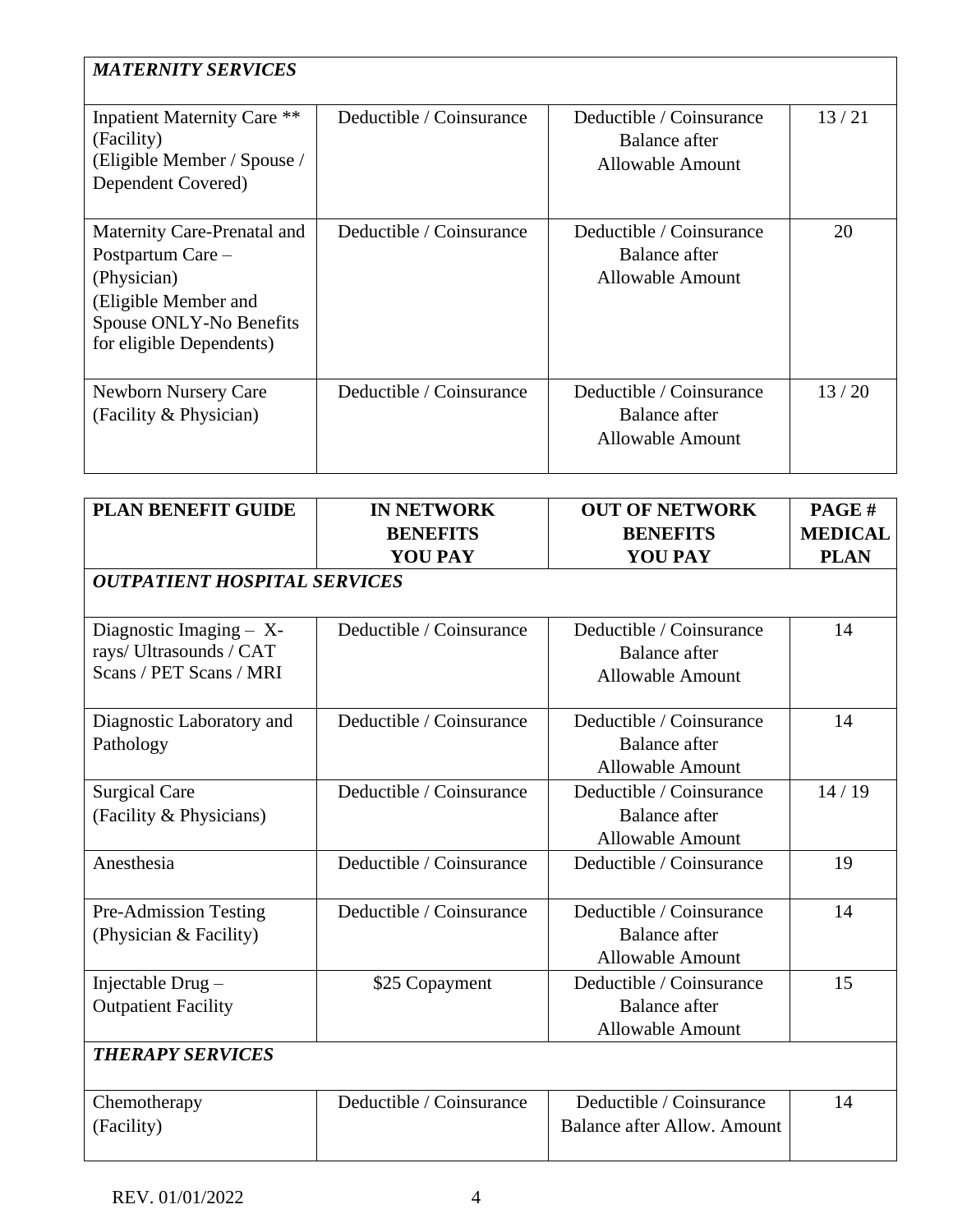| Radiation Therapy (Facility)                                                                                                  | Deductible / Coinsurance                                                      | Deductible / Coinsurance<br><b>Balance</b> after<br><b>Allowable Amount</b> | 14    |
|-------------------------------------------------------------------------------------------------------------------------------|-------------------------------------------------------------------------------|-----------------------------------------------------------------------------|-------|
| Respiratory and Cardiac<br>Therapy<br>(Facility)                                                                              | \$25 Copayment-Physician<br>Deductible /<br>CoinsuranceOutpatient<br>Hospital | Deductible / Coinsurance<br><b>Balance</b> after<br><b>Allowable Amount</b> | 15    |
| Physical Therapy $-24$ visits<br>per calendar year. (Facility<br>& Physicians)<br>Combined In and Out of<br><b>Network</b>    | \$25 Copayment-Physician<br>Deductible /<br>CoinsuranceOutpatient<br>Hospital | Deductible / Coinsurance<br><b>Balance</b> after<br><b>Allowable Amount</b> | 15/19 |
| Occupational Therapy $-24$<br>visits per calendar year.<br>(Facility & Physician)<br>Combined In and Out of<br><b>Network</b> | \$25 Copayment-Physician<br>Deductible /<br>CoinsuranceOutpatient<br>Hospital | Deductible / Coinsurance<br><b>Balance</b> after<br><b>Allowable Amount</b> | 15/19 |
| <b>Speech Therapy</b><br>(Facility & Physician)                                                                               | \$25 Copayment-Physician<br>Deductible /<br>CoinsuranceOutpatient<br>Hospital | Deductible / Coinsurance<br><b>Balance</b> after<br><b>Allowable Amount</b> | 15/19 |
| <b>Kidney Dialysis</b><br>(Facility)                                                                                          | Deductible / Coinsurance                                                      | Deductible / Coinsurance<br><b>Balance</b> after<br><b>Allowable Amount</b> | 14    |

| <b>PLAN BENEFIT GUIDE</b>                                                         | <b>IN NETWORK</b><br><b>BENEFITS</b><br><b>YOU PAY</b> | <b>OUT OF NETWORK</b><br><b>BENEFITS</b><br><b>YOU PAY</b>                  | PAGE#<br><b>MEDICAL</b><br><b>PLAN</b> |
|-----------------------------------------------------------------------------------|--------------------------------------------------------|-----------------------------------------------------------------------------|----------------------------------------|
| <b>EMERGENCY CARE</b>                                                             |                                                        |                                                                             |                                        |
| Emergency Room Care -<br>waived if Admitted                                       | \$125 Copayment                                        | Deductible / Coinsurance<br><b>Balance after</b><br><b>Allowable Amount</b> | 4/29                                   |
| Physician Visit in<br><b>Emergency Room</b>                                       | \$25 Copayment                                         | Deductible / Coinsurance<br><b>Balance after</b><br><b>Allowable Amount</b> | 29                                     |
| Observation Stay -<br>up to 23 hours and in lieu of<br><b>Inpatient Admission</b> | \$125 Copayment                                        | Deductible / Coinsurance<br><b>Balance after</b><br>Allowable Amount        | 13                                     |
| <b>Urgent Care Center</b><br>(Facility & Physician)                               | \$25 Copayment                                         | Deductible / Coinsurance<br><b>Balance after</b><br><b>Allowable Amount</b> | 28                                     |
| Ambulance – Ground                                                                | Deductible / Coinsurance                               | Deductible / Coinsurance                                                    | 27/28                                  |
| Ambulance – Air<br><b>Medical Necessity Applies</b>                               | Deductible / Coinsurance                               | Deductible / Coinsurance<br>Up to Allowable Amount<br><b>UPON REVIEW</b>    | 27/28                                  |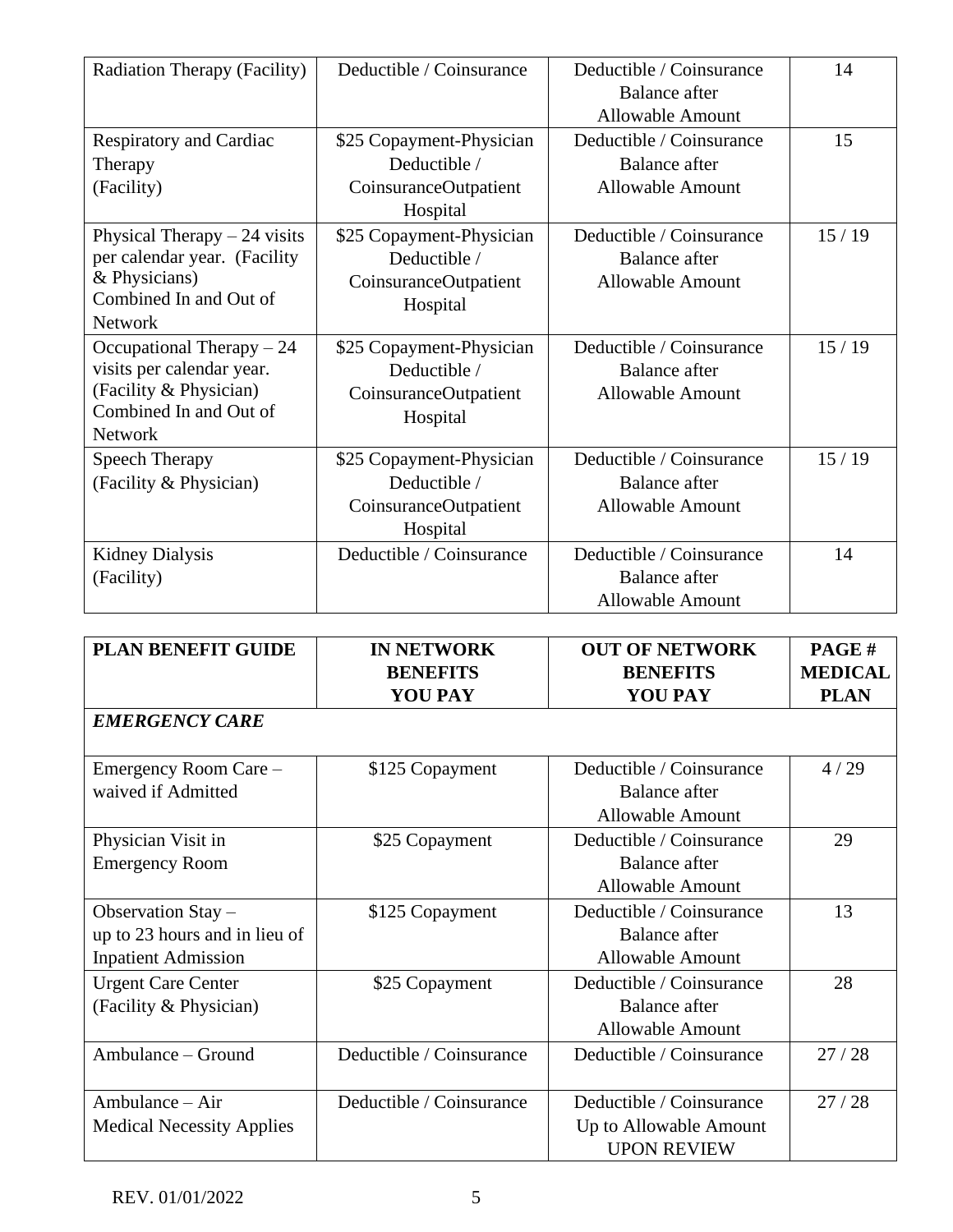| <b>MENTAL HEALTH AND CHEMICAL DEPENDENCE</b>                                                |                                                        |                                                                             |                                        |
|---------------------------------------------------------------------------------------------|--------------------------------------------------------|-----------------------------------------------------------------------------|----------------------------------------|
| Inpatient Mental Health **                                                                  | Deductible / Coinsurance                               | Deductible / Coinsurance<br><b>Balance</b> after<br><b>Allowable Amount</b> | 3/6/11                                 |
| <b>Outpatient Mental Health</b><br>(Facility & Physician)                                   | \$25 Copayment                                         | Deductible / Coinsurance<br><b>Balance</b> after<br><b>Allowable Amount</b> | 3/6/14/<br>23                          |
| <b>Inpatient Chemical</b><br>Dependence **                                                  | Deductible / Coinsurance                               | Deductible / Coinsurance<br><b>Balance</b> after<br><b>Allowable Amount</b> | 12                                     |
| <b>Outpatient Chemical</b><br>Dependence<br>(Facility & Physician)                          | \$25 Copayment                                         | Deductible / Coinsurance<br><b>Balance</b> after<br><b>Allowable Amount</b> | 15                                     |
| <b>Inpatient Detoxification **</b>                                                          | Deductible / Coinsurance                               | Deductible / Coinsurance<br><b>Balance</b> after<br><b>Allowable Amount</b> | 12                                     |
| Physician visits for Inpatient<br>Mental Health, Chemical<br>Dependence &<br>Detoxification | \$25 Copayment                                         | Deductible / Coinsurance<br><b>Balance</b> after<br><b>Allowable Amount</b> | 21                                     |
| <b>OTHER SERVICES</b>                                                                       |                                                        |                                                                             |                                        |
| Home Health Care **<br>40 visits per calendar year                                          | Deductible / Coinsurance                               | Deductible / Coinsurance<br><b>Balance</b> after<br><b>Allowable Amount</b> | 16                                     |
| Skilled Nursing Facility **                                                                 | Deductible / Coinsurance                               | Deductible / Coinsurance<br><b>Balance</b> after<br><b>Allowable Amount</b> | 7/12                                   |
| PLAN BENEFIT GUIDE                                                                          | <b>IN NETWORK</b><br><b>BENEFITS</b><br><b>YOU PAY</b> | <b>OUT OF NETWORK</b><br><b>BENEFITS</b><br><b>YOU PAY</b>                  | PAGE#<br><b>MEDICAL</b><br><b>PLAN</b> |
| Hospice                                                                                     | Deductible / Coinsurance                               | Deductible / Coinsurance<br><b>Balance</b> after<br><b>Allowable Amount</b> | 17                                     |
| <b>Durable Medical Equipment</b>                                                            | Deductible / Coinsurance                               | Deductible / Coinsurance<br><b>Balance after Allowable</b><br>Amount        | 25                                     |
| <b>Prosthetic Devices</b>                                                                   | Deductible / Coinsurance                               | Deductible / Coinsurance<br><b>Balance after Allowable</b><br>Amount        | 13/26                                  |
| <b>Medical Supplies</b>                                                                     | Deductible / Coinsurance                               | Deductible / Coinsurance<br><b>Balance after Allowable</b><br>Amount        | 27                                     |
| Wigs                                                                                        | \$300 Limit per Lifetime<br>Balance up to Charge       | \$300 Limit per Lifetime<br>Balance up to Charge                            | 26                                     |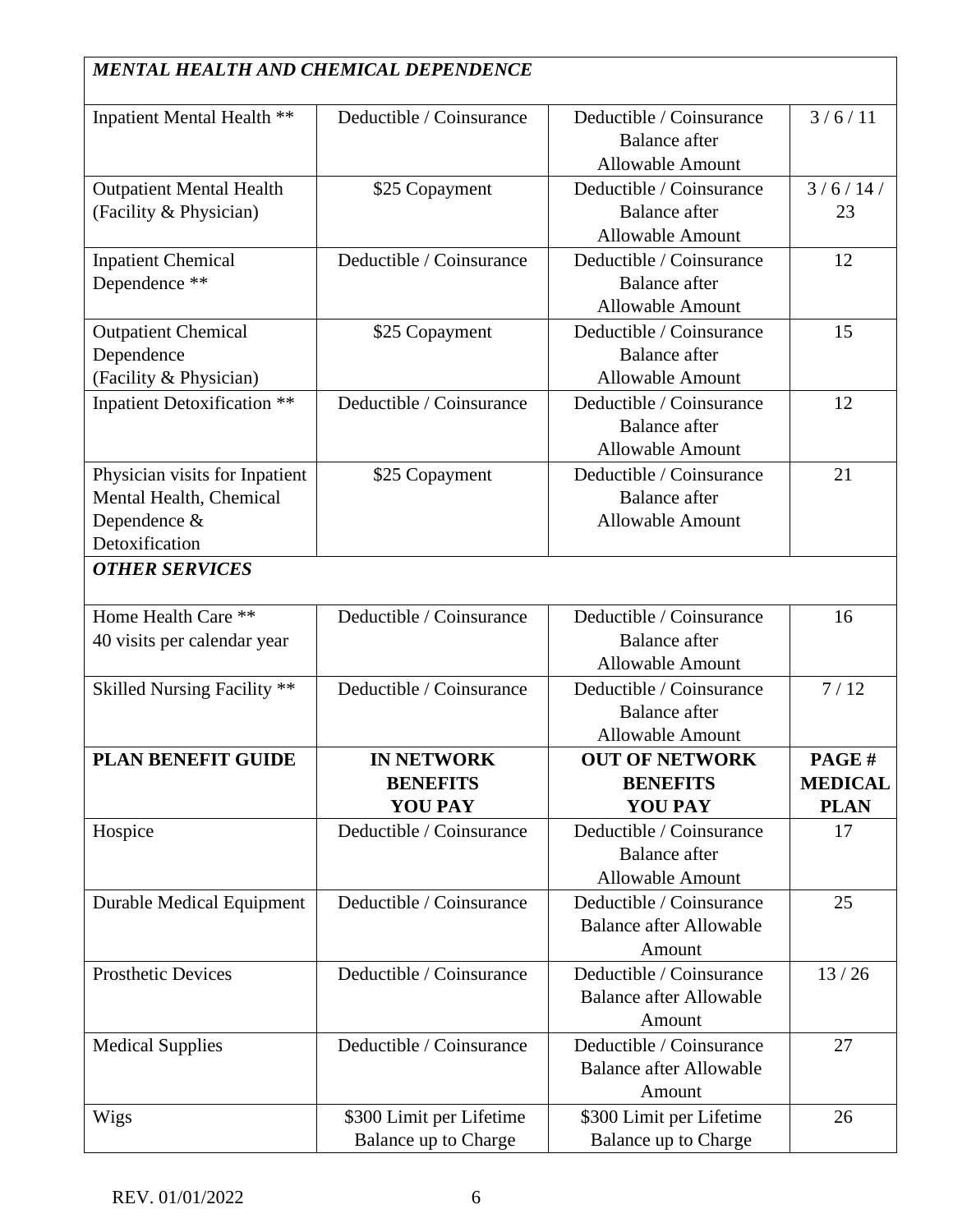| Hearing Aids (Allowance    | \$4,000 Allowance                                                                | \$4,000 Allowance and                                              | 27 |
|----------------------------|----------------------------------------------------------------------------------|--------------------------------------------------------------------|----|
| combined between           | Adult - every 3 years                                                            | Balance up to Charge                                               |    |
| innetwork, out-of-network  | Children under 13-Allowed                                                        | Adult - every 3 years                                              |    |
| and                        | every calendar year per                                                          | Children under 13-Allowed                                          |    |
| TruHearing providers)      | EAR                                                                              | every calendar year per EAR                                        |    |
|                            | <b>Option to buy TruHearing</b><br>Aids (subject to Allowance<br>and frequency): |                                                                    |    |
|                            | TruHearing                                                                       |                                                                    |    |
|                            | Advanced Aids - \$0                                                              |                                                                    |    |
|                            | copayment per aid                                                                |                                                                    |    |
|                            | TruHearing                                                                       |                                                                    |    |
|                            | Premium Aids - \$300                                                             |                                                                    |    |
|                            | copayment per                                                                    |                                                                    |    |
|                            | aid                                                                              |                                                                    |    |
| <b>PRESCRIPTION DRUG</b>   |                                                                                  |                                                                    |    |
|                            |                                                                                  | DETAILED INFORMATION IN THE PRESCRIPTION DRUG BENEFIT PLAN BOOKLET |    |
| <b>RETAIL PHARMACY</b>     |                                                                                  | If a Brand name medication is received                             |    |
| <b>ACUTE 30 DAY SUPPLY</b> |                                                                                  | and a generic equivalent is available, the                         |    |
|                            |                                                                                  | participant must pay the Brand name                                |    |
|                            |                                                                                  | copay PLUS the difference in the cost                              |    |
| Generic                    | \$8.00 Copayment                                                                 | between the generic equivalent and the                             |    |
| <b>Brand</b> – Preferred   | \$16.00 Copayment                                                                | Brand name medication.                                             |    |
| Brand - Non- Preferred     | \$33.00 Copayment                                                                |                                                                    |    |
| <b>MAIL ORDER PHARMACY</b> |                                                                                  | If a Brand name medication is received                             |    |
| <b>MAINTENANCE 90 DAY</b>  |                                                                                  | and a generic equivalent is available, the                         |    |
| <b>SUPPLY</b>              |                                                                                  | participant must pay the Brand name                                |    |
|                            |                                                                                  | copay PLUS the difference in the cost                              |    |
| Generic                    | \$2.00 Copayment                                                                 | between the generic equivalent and the                             |    |
| <b>Brand</b> – Preferred   | \$32.00 Copayment                                                                | Brand name medication.                                             |    |
| Brand - Non- Preferred     | \$66.00 Copayment                                                                |                                                                    |    |

**MAIL ORDER – MAINTENANCE PRESCRIPTIONS –** Mail Order is Mandatory on all Maintenance Prescriptions otherwise you will be responsible for the full cost of the prescription if purchased at the Retail Pharmacy.

### **TERMS AND PROCEDURES USED FOR PROCESSING BENEFITS**

| TERM | <b>PAGE NUMBER LOCATED IN</b> |
|------|-------------------------------|
|      | <b>MEDICAL BENEFIT PLAN</b>   |
|      |                               |
|      |                               |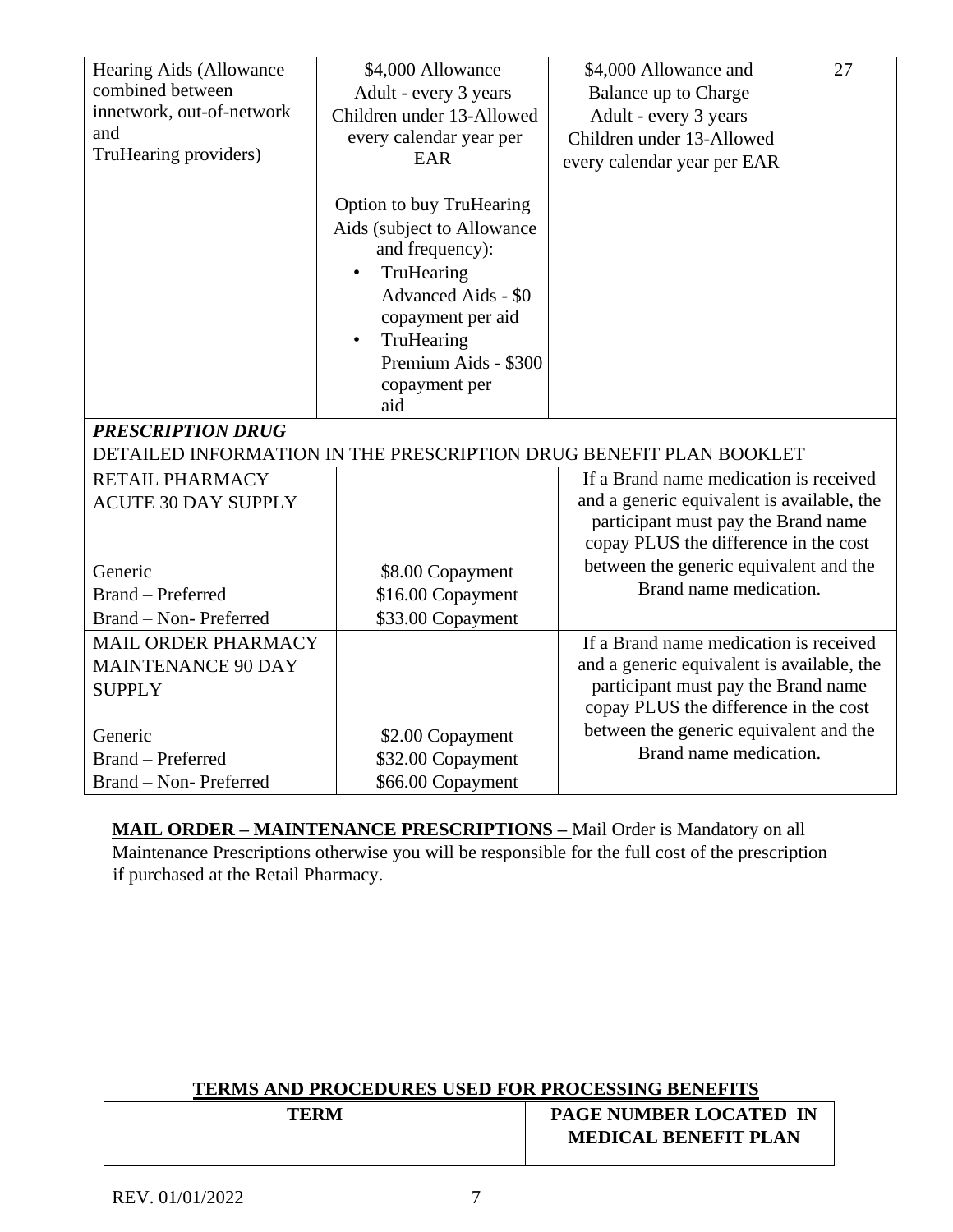| <b>ALLOWABLE AMOUNT / EXPENSE</b>                                                                                                                   | 3             |
|-----------------------------------------------------------------------------------------------------------------------------------------------------|---------------|
| <b>IN NETWORK BENEFITS</b>                                                                                                                          | 6             |
| IN NETWORK PROVIDER                                                                                                                                 | 6             |
| <b>MEDICAL NECESSITY</b>                                                                                                                            | 8 / SECTION 4 |
| <b>OUT OF NETWORK BENEFITS</b>                                                                                                                      | 6/10          |
| <b>OUT OF NETWORK PROVIDER</b>                                                                                                                      | 6             |
| ** SERVICES NEEDING PRIOR APPROVAL**                                                                                                                | 8/9           |
| All Services for Organ and Tissue Transplants                                                                                                       |               |
| All Inpatient Admissions, including Maternity                                                                                                       |               |
| <b>Skilled Nursing Facility Admissions</b>                                                                                                          |               |
| Home Care Services                                                                                                                                  |               |
| ** PRIOR APPROVAL PENALTY**                                                                                                                         | 9             |
| A penalty of \$500 or 50% of the benefits payable<br>whichever is less, will be imposed if you do not<br>comply with the pre-approval requirements. |               |
| PRIOR APPROVAL PROCEDURE                                                                                                                            | 9             |
| <b>FAILURE TO SEEK APPROVAL</b>                                                                                                                     | 9             |
| <b>COURTESY AUTHORIZATION</b>                                                                                                                       | 9             |

# *PREVENTIVE HEALTH CARE BENEFITS*

#### **PREVENTIVE CARE BENEFITS FOR ADULTS – We will provide coverage for the following preventive care services whether performed in a Facility or in a Professional Provider's office:**

- Abdominal Aortic Aneurysm Screening in men aged 65 75
- Adult Immunizations
- Alcohol Misuse Screening & Behavioral Counseling Interventions
- Bone Density (Osteoporosis) for women
- Breast and Ovarian Cancer Susceptibility & Genetic Risk Assessment and BRCA Mutation Testing
- Breast Cancer Screening Mammography
- Cervical Cancer Screening Pap Smear
- Chlamydia Screening for women and pregnant women
- Colorectal Cancer Screening Colonoscopy, Signomoidoscopy, Laboratory & Pathology
- Depression Screening
- Diabetes Screening
- Diet, Behavioral Counseling in Primary Care to promote a healthy diet Dietician & Physician
- Gonorrhea & Screening for women and pregnant women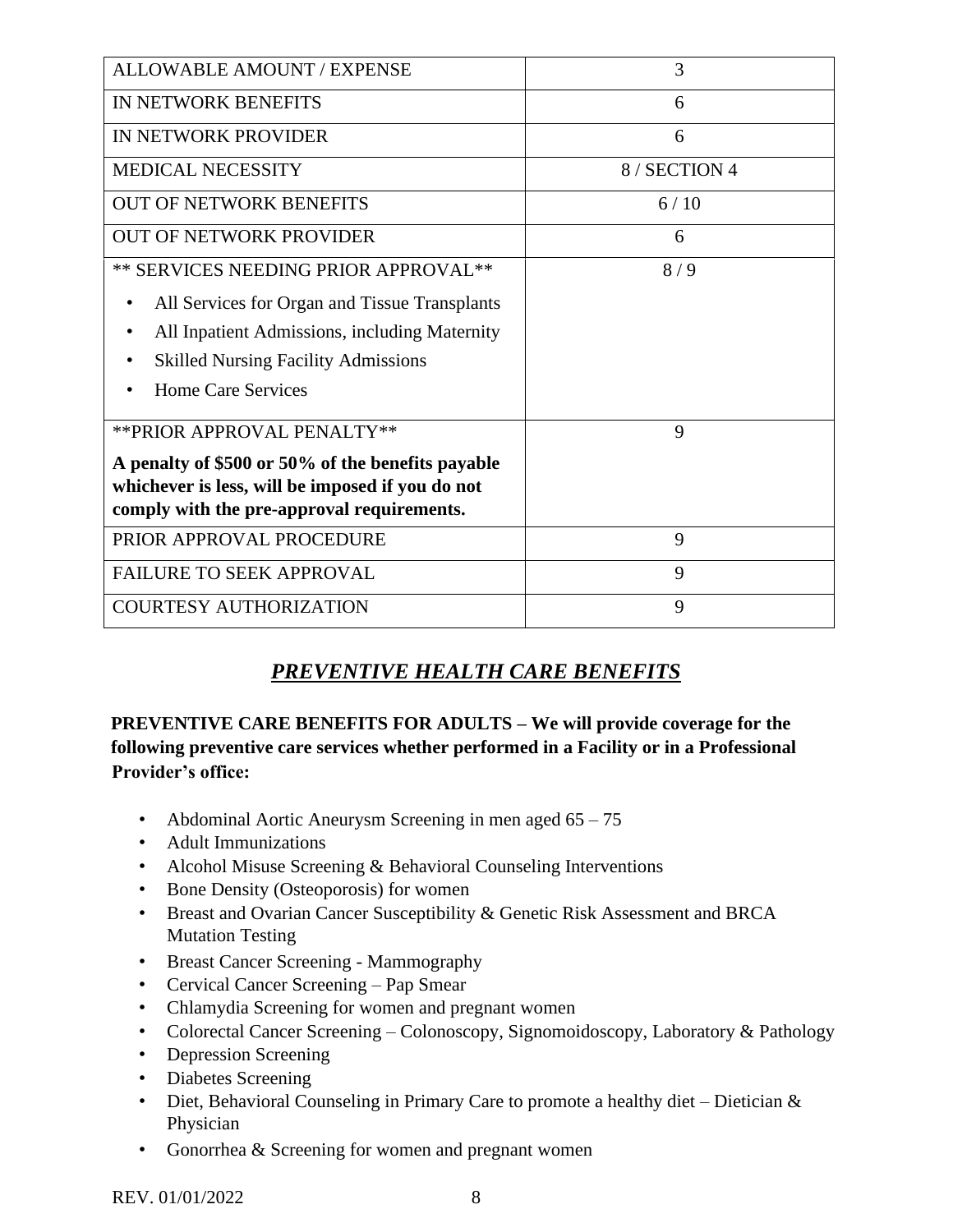- High Blood Pressure Screening
- HIV Screening
- Lipid Screening
- Obesity Screening
- Sexually Transmitted Infections, counseling for at risk populations
- Syphilis Infection Screening in at risk populations
- Tobacco Use and Tobacco-Caused Disease, Counseling

**PREVENTIVE CARE BENEFITS FOR PREGNANT WOMEN – We will provide coverage for the following preventive care services whether performed in a Facility or in a Professional Provider's office:** 

- Asymptomatic Bacteriuria Screening (UTI)
- RH (D) Incompatibility Screening
- Daily folic acid supplements for women capable of becoming pregnant
- Hepatitis B Virus Infection, Screening
- Breastfeeding, Primary Care Interventions to Promote
- Iron Deficiency, Anemia, Prevention Screening
- Sexually Transmitted Infections Counseling
- STD Testing based on risk (other than Chlamydia, HIV)
- Syphilis Infection Screening

#### **PREVENTIVE CARE BENEFITS FOR NEWBORNS AND CHILDREN – We will provide coverage for the following preventive care services whether performed in a Facility or in a Professional Provider's office:**

- Congenital Hypothyroidism Screening in newborns
- Dental Caries in Preschool Children, Prevention
- Major Depressive Disorder in Children and adolescents, Screening
- Gonorrhea, Prophylactic Medication for newborns
- Hearing Loss, Newborns
- Iron Supplements for at risk infants  $6 12$  months
- Phenyketonuria Screening in newborns
- Screening and interventions for childhood obesity
- Sickle Cell Disease Screening in newborns
- Tuberculosis screening for at risk children
- Visual Impairment in Children younger than age 5 years, Screening

### *PREVENTIVE HEALTH CARE BENEFITS SUBJECT TO THE PROVISIONS OF THE CONTRACT*

- Gestational Diabetes Screening
- Human Papillmoavirus Testing female 30 and over
- Breast Feeding Support, Breast Pump and Counseling